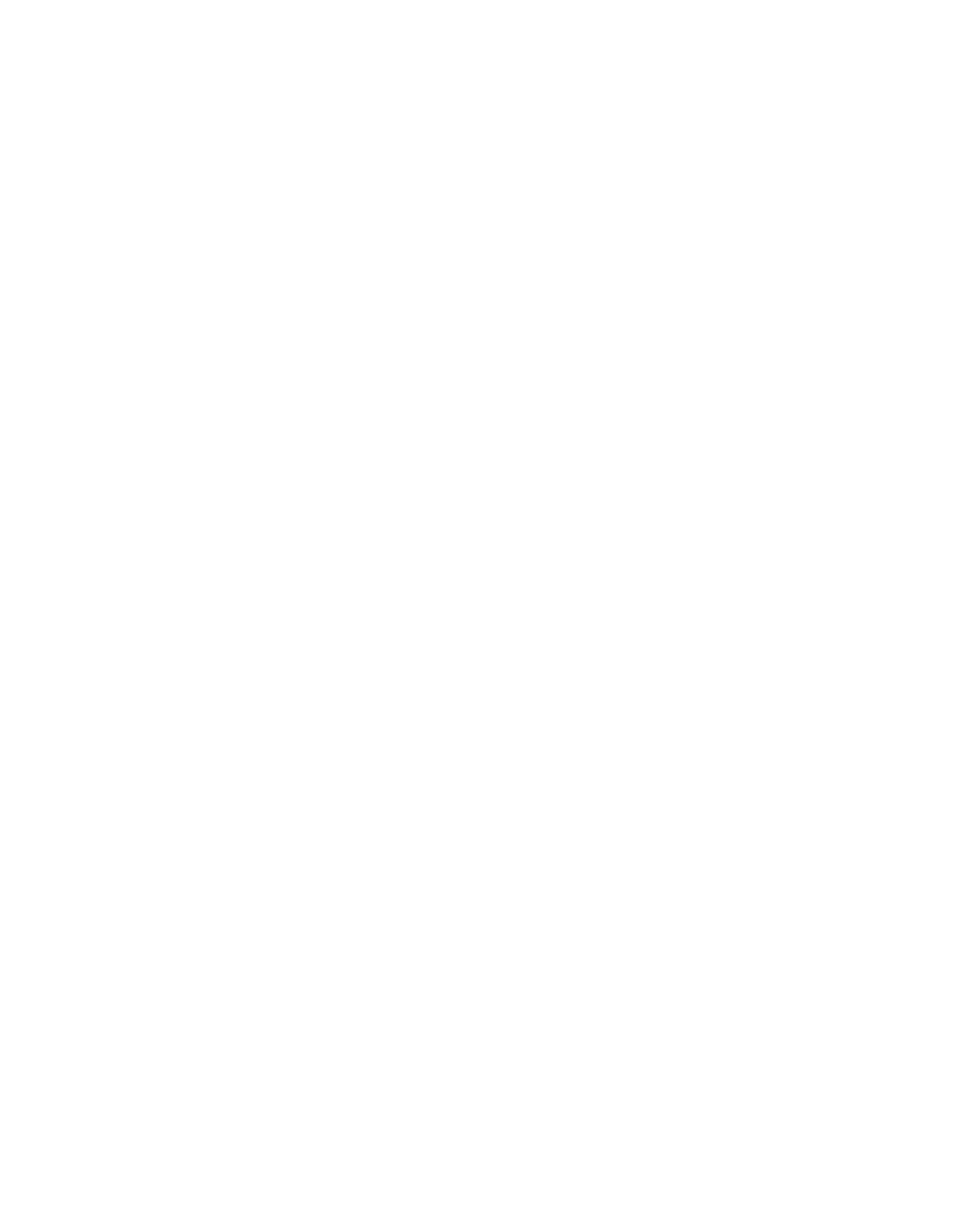# UTAH STATE STANDARDS *for* **EDUCATIONAL LEADERSHIP**

Adopted

by the Utah State Board of Education



MAY 2018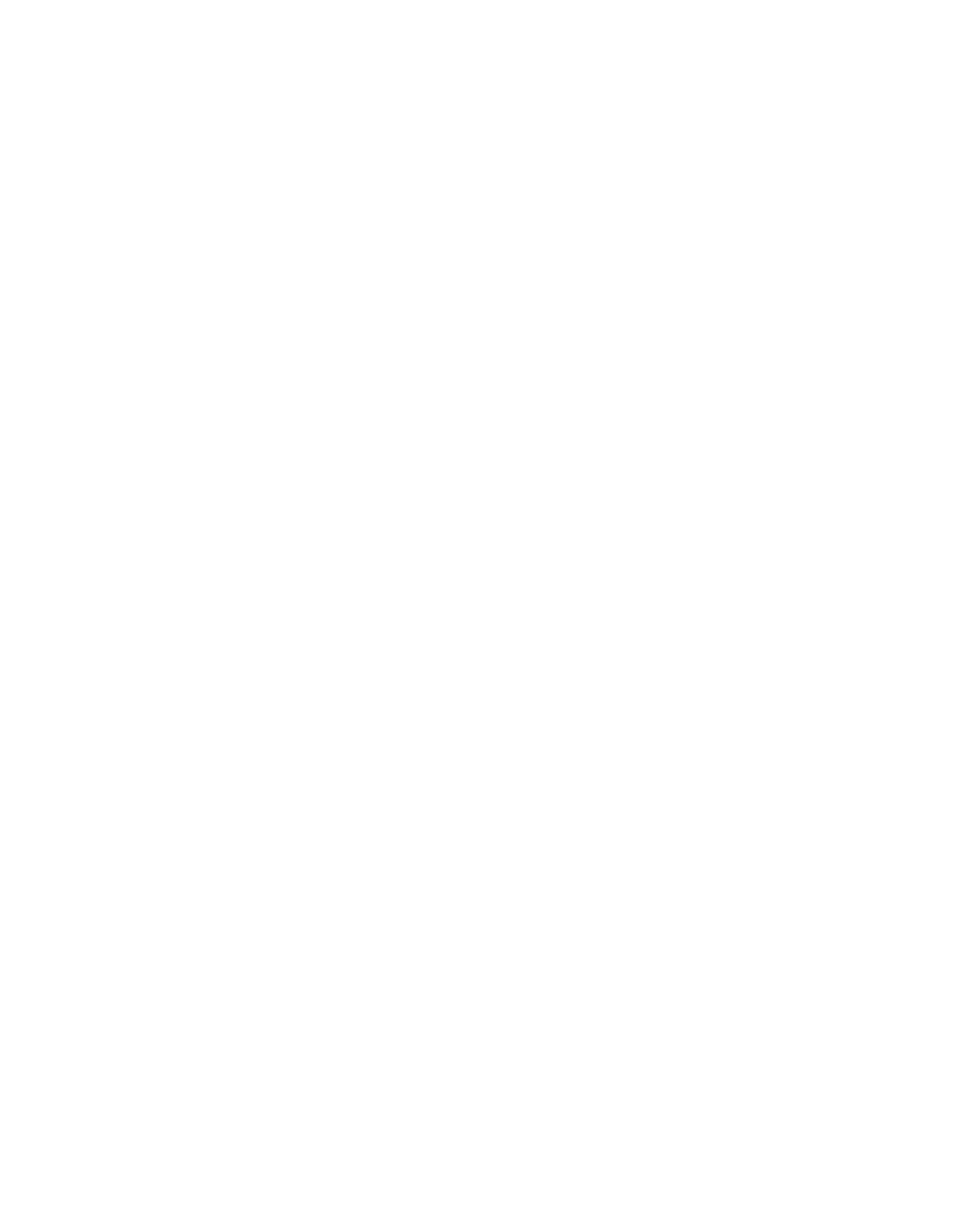### UTAH STATE BOARD  $OARD$ OF EDUCATION

250 East 500 South P. O. Box 144200 Salt Lake City, UT 84114-4200 http://schoolboard.utah.gov

| <b>District</b> | <b>Name</b>              | City                                          |
|-----------------|--------------------------|-----------------------------------------------|
| District 1      | <b>Terryl Warner</b>     | Hyrum, UT 84319                               |
| District 2      | <b>Spencer F. Stokes</b> | Ogden, UT 84403                               |
| District 3      | Linda B. Hansen          | West Valley City, UT 84120                    |
| District 4      | <b>Jennifer Graviet</b>  | South Ogden, UT 84403                         |
| District 5      | Laura Belnap             | Bountiful, UT 84010                           |
| District 6      | <b>Brittney Cummins</b>  | West Valley City, UT 84120                    |
| District 7      | <b>Carol Barlow-Lear</b> | Salt Lake City, UT 84108                      |
| District 8      | Janet A. Cannon          | Holladay, UT 84117                            |
| District 9      | <b>Joel Wright</b>       | Cedar Hills, UT 84062                         |
| District 10     | Kathleen Riebe           | Cottonwood Heights, UT 84093                  |
| District 11     | <b>Lisa D. Cummins</b>   | Herriman, UT 84096                            |
| District 12     | <b>Alisa Ellis</b>       | Heber City, UT 84032                          |
| District 13     | <b>Scott B. Neilson</b>  | Spanish Fork, UT 84660                        |
| District 14     | <b>Mark Huntsman</b>     | Fillmore, UT 84631                            |
| District 15     | <b>Michelle Boulter</b>  | St. George, UT 84790                          |
|                 | <b>Sydnee Dickson</b>    | State Superintendent<br>of Public Instruction |
|                 | <b>Lorraine Austin</b>   | Secretary to the Board                        |

1/2017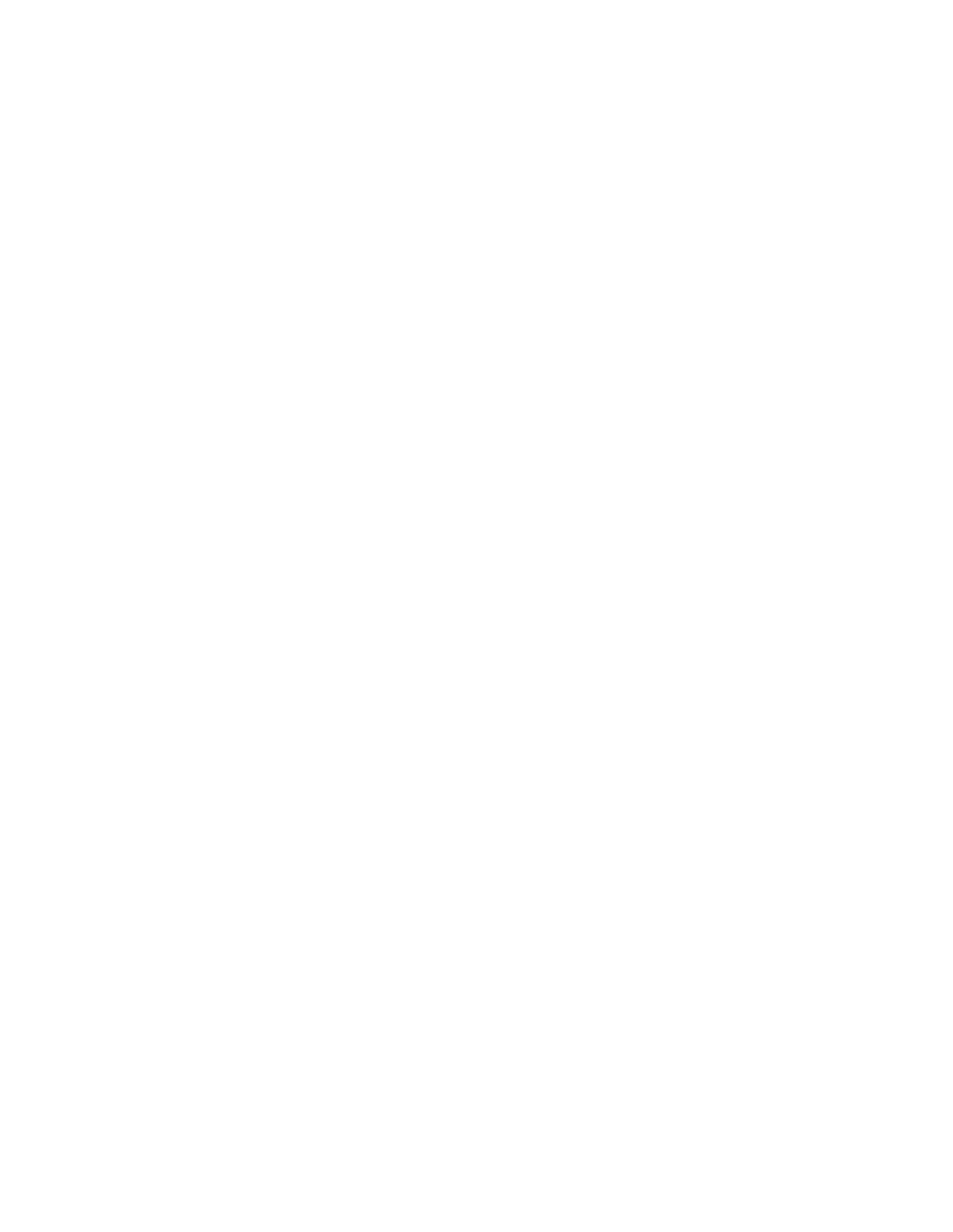## Introduction

**New challenges and expectations** exist for educational leaders based on expanding knowledge of effective leadership, changing school conditions, shifting school populations, and increased expectations for student learning. Clear and consistent leadership standards can assist all educational stakeholders in understanding these expectations. These standards, grounded in current research and the real-life experiences of educational leaders, articulate the leadership our schools need and our students deserve. They are student-centric, outlining foundational principles of leadership to guide the practice of educational leaders so they can move the needle on student learning and achieve more equitable outcomes for all students. They are designed to ensure that educational leaders are ready to effectively meet the challenges and opportunities of the job today and in the future by guiding school leaders at all levels as they:

- Create challenging but caring and supportive conditions conducive to each student's learning.
- ] Collaborate on shared vision, mission, goals, and commitments to ensure student learning at high levels.
- Develop and support teachers relentlessly in cycles of continuous improvement.
- **I** Create positive working conditions.
- Allocate resources effectively.
- Develop appropriate organizational procedures and practices.
- **E** Engage in other deep and meaningful work both inside and outside the classroom that has a powerful impact on what happens inside it.

These standards are foundational to all levels of educational leadership. They apply to principals and assistant principals and they apply to district leaders as they engage in similar domains of work as school leaders. However, the specific standards in each strand focus more on school-level leadership than districtlevel leadership. Moreover, district-level leaders have additional responsibilities associated with their particular roles (e.g., working with school boards and labor relations), and those responsibilities extend beyond these standards.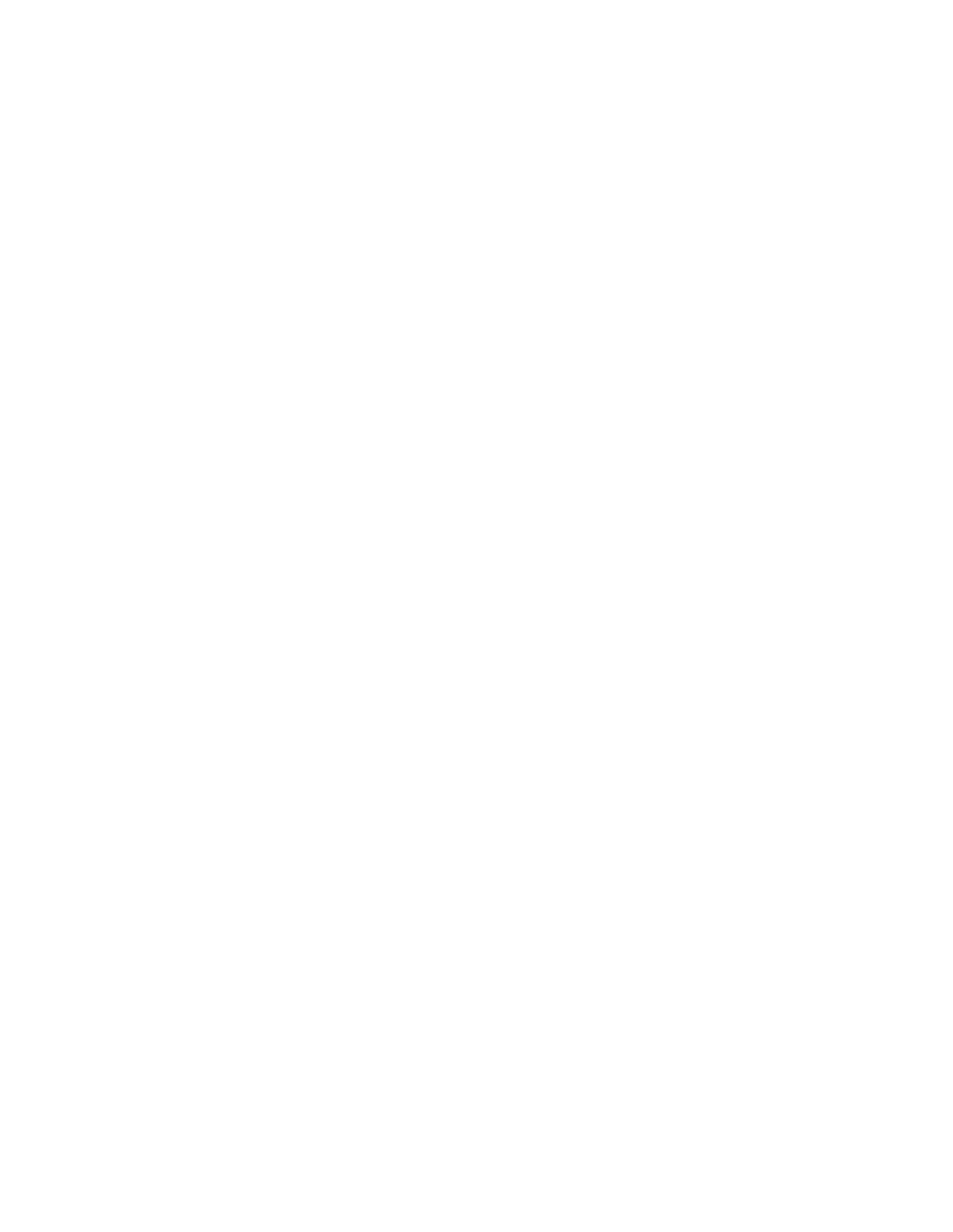## STANDARDS

#### **Strand 1: VISIONARY LEADERSHIP**

Effective educational leaders facilitate the development, articulation, implementation, and stewardship of a shared vision that promotes each student's academic success and well-being.

- **Standard 1.1:** Collaborate with faculty, staff, parents, and the school community to develop and implement a shared vision, mission, and values.
- **Standard 1.2:** Collect, analyze and use data to identify goals, assess organizational effectiveness, and promote organizational learning.
- **Standard 1.3:** Create and implement plans to achieve short- and long-term goals.
- **Standard 1.4:** Develop a shared understanding of and commitment to mission, vision, and values within the school and community to promote continuous and sustainable improvement.
- **Standard 1.5:** Monitor and evaluate progress and revise plans to achieve desired outcomes.

#### **Strand 2: TEACHING AND LEARNING**

Effective educational leaders support teaching and learning by facilitating coherent systems of curriculum, instruction, and assessment to promote each student's academic success and well-being.

- **Standard 2.1:** Implement coherent systems of curriculum, instruction, and assessment that promote the mission, vision, and values of the school, support success in post-secondary education, and embody high expectations for all students.
- **Standard 2.2:** Build a professional culture of trust and collaboration, engaging teachers in sharing information, analyzing outcomes, and planning improvement.
- **Standard 2.3:** Require all educators to know and use the Utah Core Standards for the courses they teach.
- **Standard 2.4:** Require all educators to know and use the current Utah Effective Educator Standards.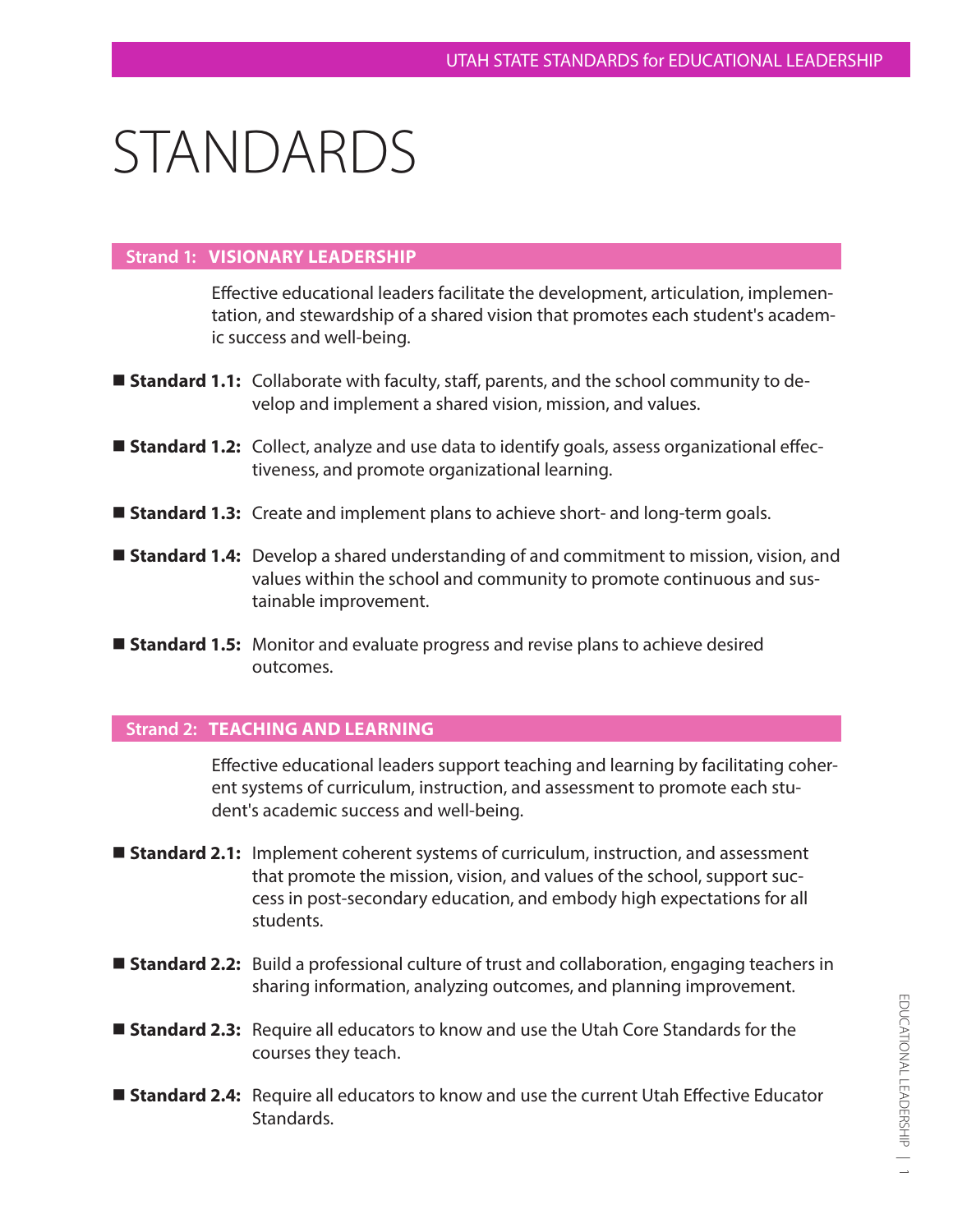- **Standard 2.5:** Ensure instructional practice is consistent with knowledge of student learning and development and effective pedagogy.
- **Standard 2.6:** Ensure instructional practice is engaging, challenging, and relevant to student needs, experiences, and interests.
- **Standard 2.7:** Guide and support teachers in collecting and appropriately using varied sources of information and data to evaluate student learning, effective teaching, and program quality.
- **Standard 2.8:** Ensure available technologies are used to enhance instruction and create opportunities for student learning.

#### **Strand 3: MANAGEMENT FOR LEARNING**

Effective educational leaders manage school operations and resources to promote the success and well-being of faculty, staff, and students.

- **Standard 3.1:** Manage staff resources, including the assignment of teachers and staff to roles and responsibilities in order to optimize their professional capacity to equitably address each student's learning needs.
- **Standard 3.2:** Seek, acquire, and manage fiscal, physical, and other resources to support the school's vision, mission, and values.
- **Standard 3.3:** Comply with mandated budget and accounting practices as responsible and ethical stewards of the school's monetary and non-monetary resources.
- **Standard 3.4:** Promote and protect the welfare and safety of students, faculty, and staff through implementation of federal, state, and LEA policies and effective schoolwide procedures and practices.
- **Standard 3.5:** Promote adult-student, student-peer, and school-community relationships to create the climate and conditions which value and support academic learning and positive social and emotional development.
- **Standard 3.6:** Follow LEA policies, Utah State Code, and Utah State Board of Education rules governing the human resource function, including remediation and/ or termination of faculty and staff employment as needed.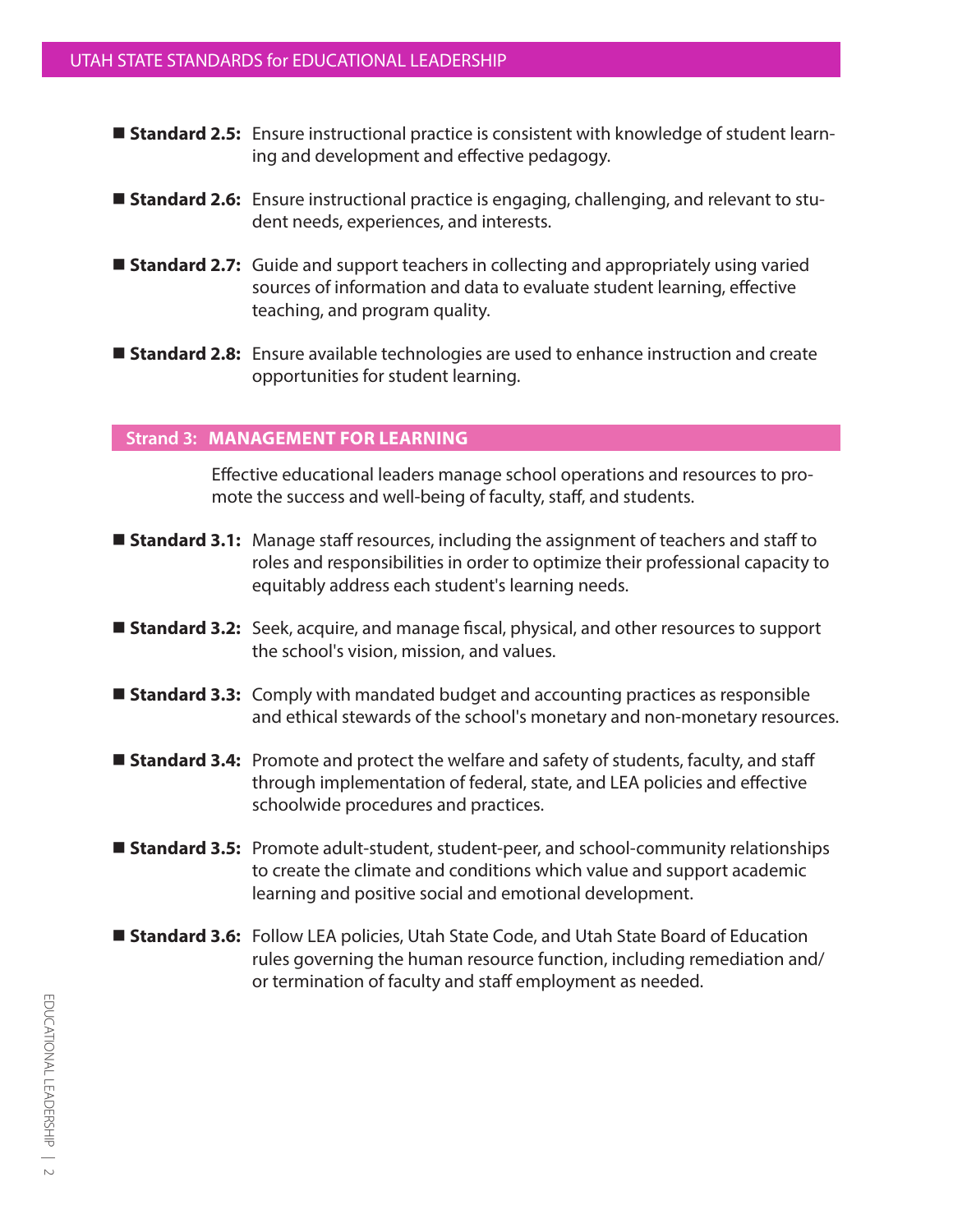#### **Strand 4: COMMUNITY ENGAGEMENT**

Effective educational leaders engage families and the community in order to create an inclusive, caring, safe, and supportive school environment to promote each student's academic success and well-being.

- **Standard 4.1:** Demonstrate an approachable, accessible, and welcoming disposition to families and members of the community.
- **Standard 4.2:** Create and sustain positive, collaborative, and productive relationships with families and the community.
- **Standard 4.3:** Understand, value, and employ the community's resources to promote student learning and school improvement.
- **Standard 4.4** Work to collaborate with families around items such as cultural perspectives and practices, transportation, work schedules, and language to ensure that all families can be fully engaged in the school community.

#### **Strand 5: ETHICAL LEADERSHIP**

Effective educational leaders act ethically and professionally to promote each student's academic success and well-being.

- **Standard 5.1:** Act ethically and professionally in personal conduct, relationships with others, decision-making, stewardship of the school's resources and all aspects of school leadership.
- **Standard 5.2:** Model and promote professional attributes of integrity, fairness, transparency, and trust.
- **Standard 5.3:** Comply and act in accordance with the Utah Educator Professional Standards described in Board Rule R277-515.
- **Standard 5.4:** Place students at the center of education and accept responsibility in partnership with parents, faculty, and students for each student's academic success and well-being.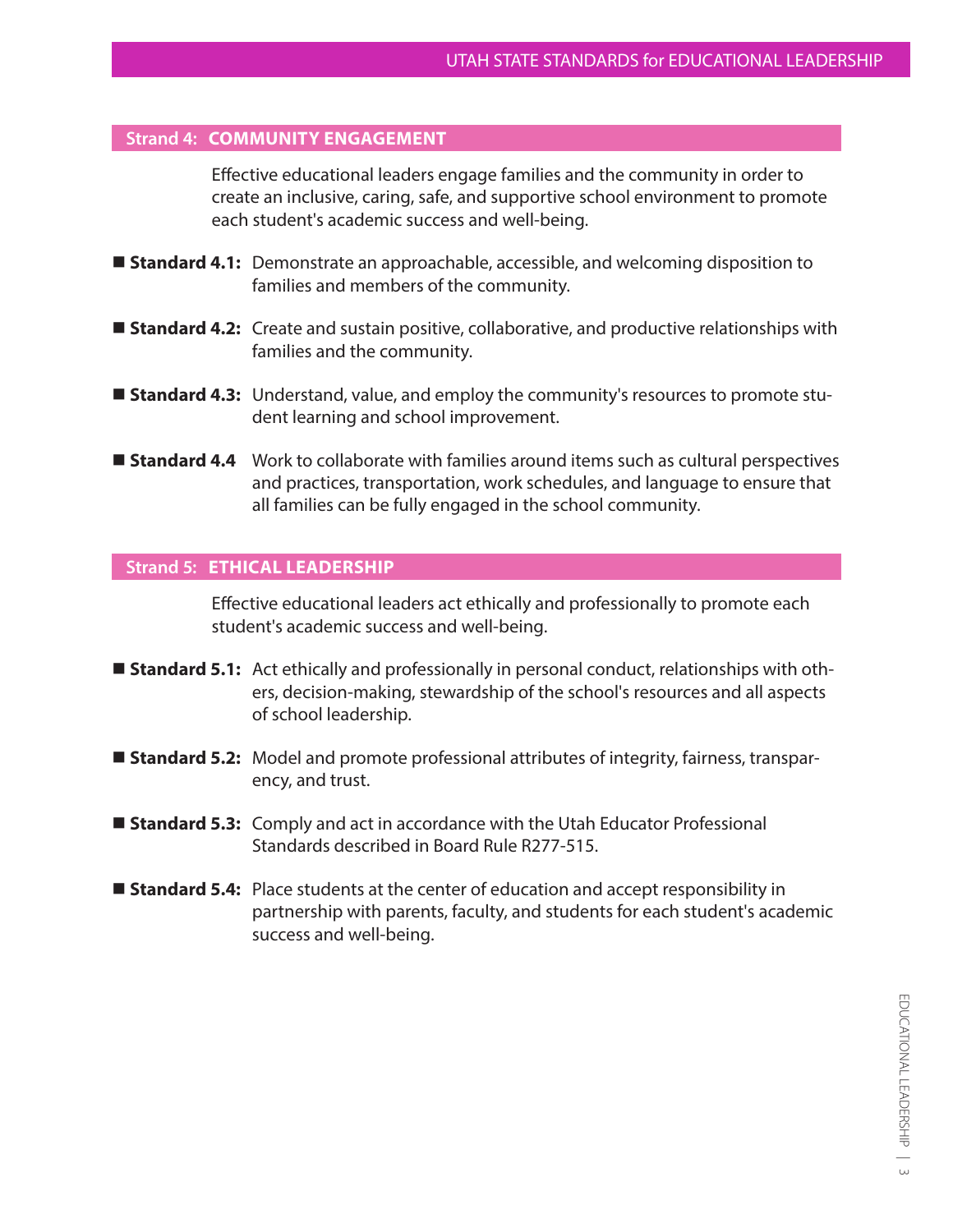#### **Strand 6: SCHOOL IMPROVEMENT**

Effective educational leaders act as agents of continuous improvement and foster a professional community of teachers and staff to promote each student's academic success and well-being.

- **Standard 6.1:** Develop licensed faculty's and staff members' professional knowledge, skills, and practice through a variety of opportunities for learning and growth, guided by understanding of professional and adult learning and development.
- **Standard 6.2:** Deliver actionable feedback about instruction and other professional practice through comprehensive systems of evaluation and supervisory practices that support development of licensed faculty's knowledge, skills, and practice as described in the Utah Effective Educator Standards.
- **Standard 6.3:** Engage faculty and staff in systematic processes of sustainable and continuous school and classroom improvement.
- **Standard 6.4:** Lead licensed faculty and staff (as appropriate) in evaluating competing initiatives in order to determine a course of action to support and achieve identified organizational goals.
- **Standard 6.5:** Create and sustain an environment friendly to inquiry, experimentation, and innovation aligned with continuous improvement goals.
- **Standard 6.6:** Develop and promote leadership capacity among teachers and staff.

#### **Strand 7: EQUITY AND CULTURAL RESPONSIVENESS**

Effective educational leaders honor the heritage and background of each student, use culturally responsive practices, and strive for cultural competency and equity of educational opportunity to promote each student's academic success and well-being.

- **Standard 7.1:** Create and sustain a school environment in which each student is known, accepted, valued, trusted, and respected.
- **Standard 7.2:** Ensure each student has equitable access to effective teachers, learning opportunities, academic and social support, and other resources necessary for success.
- **Standard 7.3:** Lead faculty and staff to equitably distribute and target resources at the right moment and in the right places to achieve student success.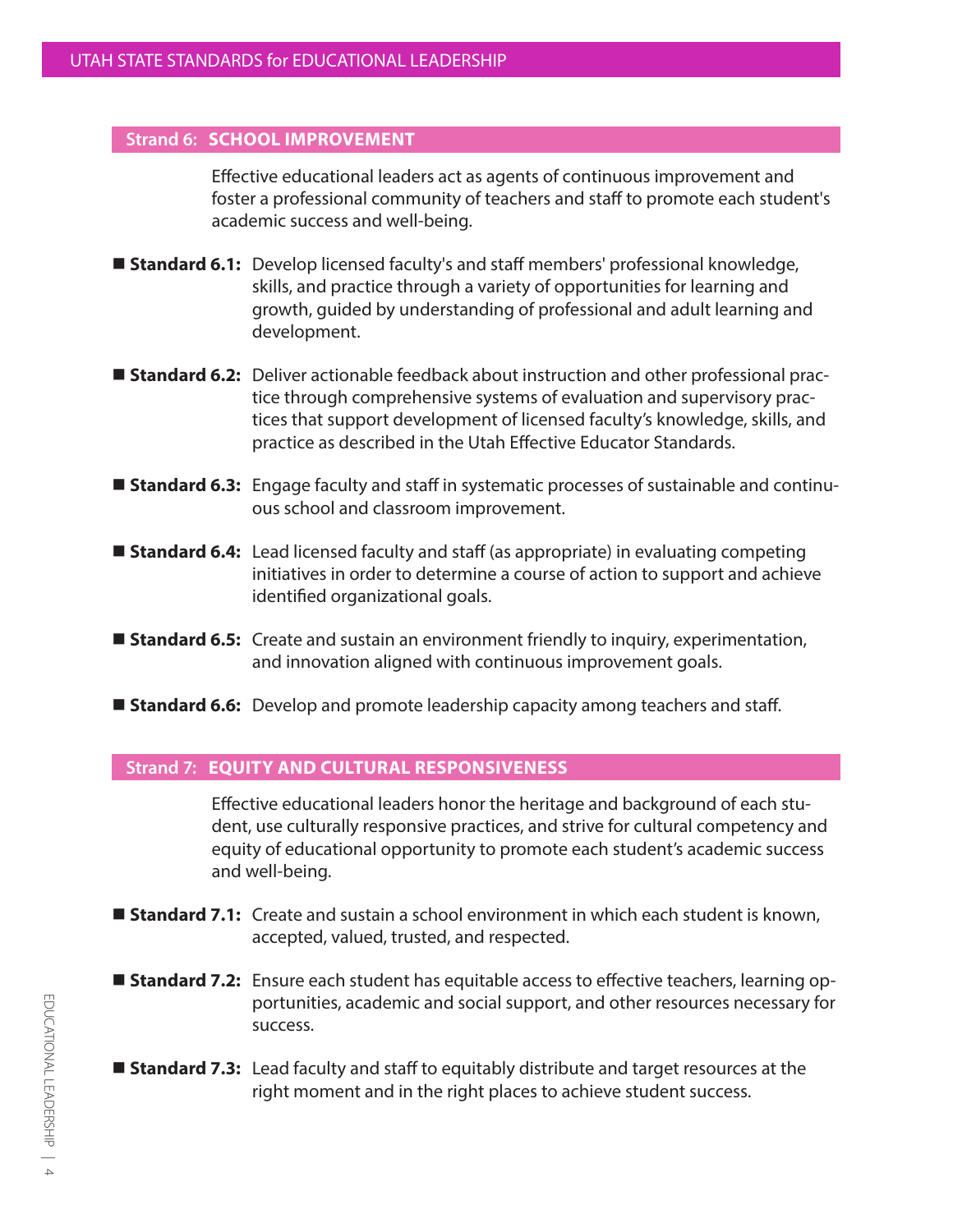- **Standard 7.4:** Implement school procedures to address student behavior in a positive, equitable, and unbiased manner.
- **Standard 7.5:** Address matters of equity and cultural responsiveness in all aspects of leadership.
- **Standard 7.6:** Promote the preparation of students to live productively in and positively contribute to society including participation in representative governments and other civic processes.